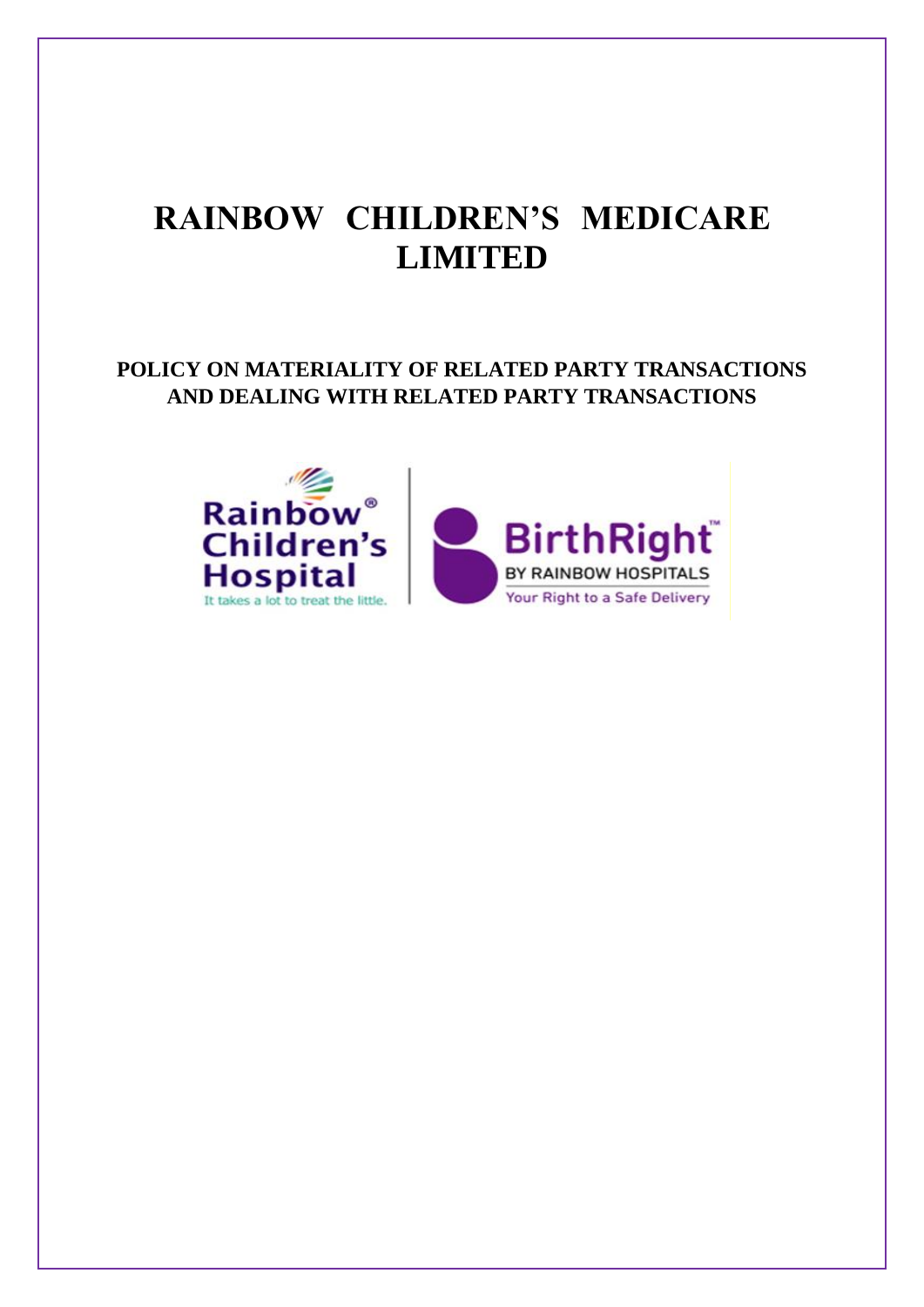

# **1. Introduction**

The Board of Directors ("Board") of Rainbow Children's Medicare Limited ("RCML" or the "Company") has adopted this Policy ("Policy") upon the recommendation of the Audit Committee and the said Policy includes materiality threshold of Related Party Transactions and dealing with Related Party Transactions.

This Policy has been formulated in accordance with SEBI (Listing Obligations and Disclosure Requirements) Regulations 2015 ("SEBI Regulations") read with the provisions of Section 177 and 188 of the Companies Act, 2013 ("the Act") & relevant rules made thereunder as amended from time to time to regulate transactions between the Company and its Related Parties based on the laws and regulations applicable to the Company.

# **2. Policy Objective**

The Company recognizes that Related Party Transactions ("RPT") may have potential or actual conflicts of interest and may raise questions whether such transactions are consistent with the best interest of the Company and its shareholders. This policy is framed primarily to ensure the governance and reporting of transactions between the Company and its Related Parties. The policy is also prepared for the identification and regulation of the RPTs keeping in view the provisions of the Act read with the rules made thereunder and SEBI Regulations.

# **3. Definitions**

- a. "Audit Committee" means "Audit Committee" constituted by the Board of Directors of the Company from time to time under the provisions of the Act and SEBI Regulations.
- b. "Board of Directors" means the "Board of Directors" of Rainbow Children's Medicare Limited.
- c. "Company" means Rainbow Children's Medicare Limited.
- d. "Key Managerial Personnel" means "Key Managerial Personnel" as defined under the Companies Act, 2013 and the rules made thereunder.
- e. "Arm's length transaction" means a transaction between two related parties that is conducted as if they were unrelated, so that there is no conflict of interest.
- f. "Material Related Party Transaction" means the following transactions:

A transaction with a related party, if the transaction/ transactions to be entered into individually or taken together with previous transactions during a financial year, exceeds 10% of the annual consolidated turnover of the Company, as per the last audited financial statements of the Company.

Notwithstanding the above, a transaction involving payments made to related party with respect to brand usage or royalty shall be considered material, if the transactions to be entered into individually or taken together with the previous transactions during a financial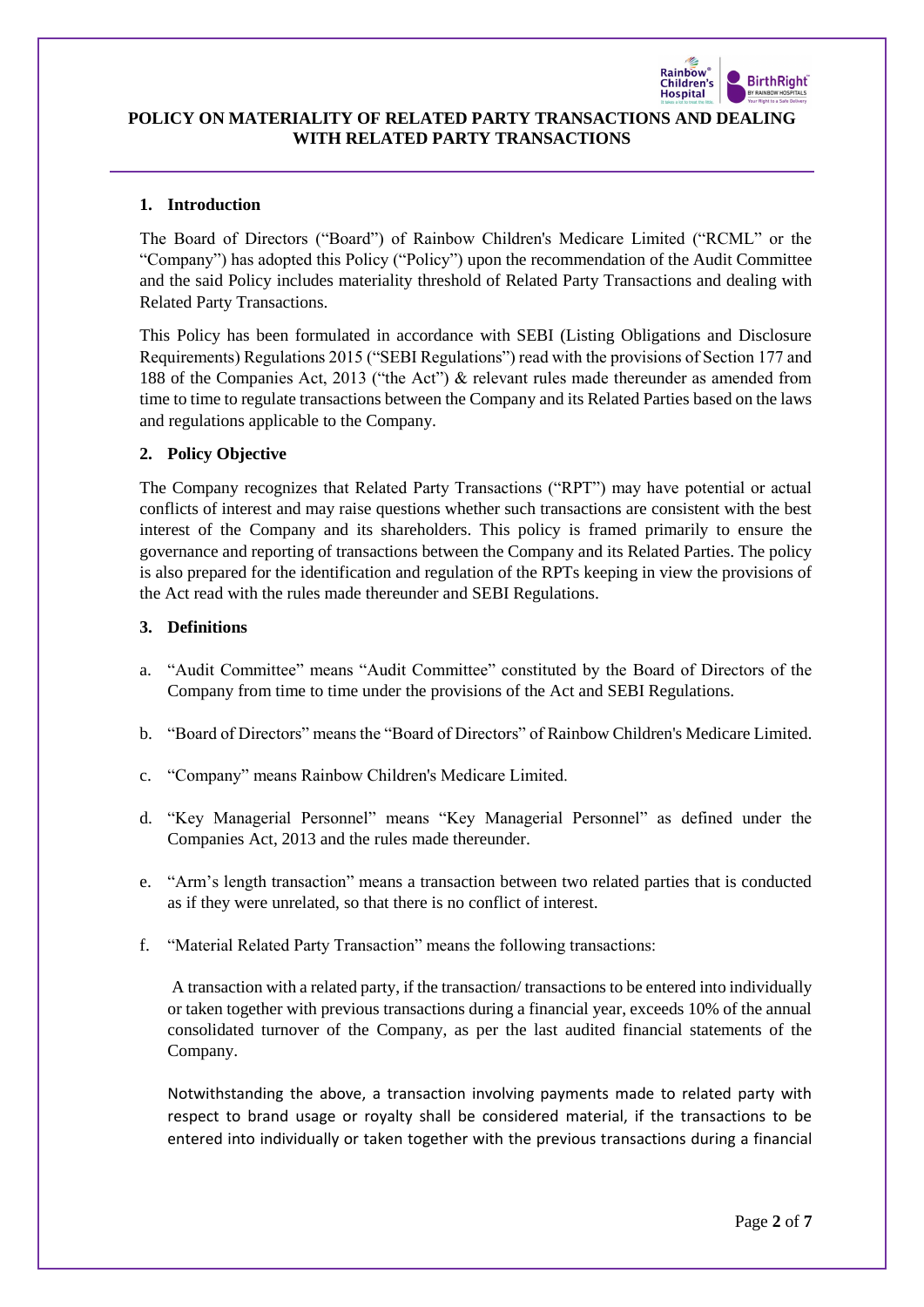

year exceeds 5% of the annual consolidated turnover of the Company as per the last audited financial statement of the Company.

A transaction with related party, if the transaction/transactions to be entered into individually or taken together with previous transactions during a financial year which is not in ordinary course of business or not on arm's length basis, exceeds the limit prescribed under the Companies Act, 2013 and rules made thereunder.

- g. "Policy" means policy on materiality of Related Party Transactions and dealing with related party transactions.
- h. Related Party means a related party as defined under the Act or rules made thereunder and SEBI Listing Regulations.
- i. "Related Party Transaction" means such transactions as specified under Section 188 of the Act or rules made thereunder and Regulation  $2(zc)$  & 23 of SEBI (Listing Obligations and Disclosure Requirements) Regulations 2015 including any amendment or modification thereof, as may be applicable. ("RPT")
- j. "Relative means a relative as defined under the Act and SEBI Regulations.
- k. "Transaction" with a related party shall be construed to include a single transaction or a group of transactions.
- l. "SEBI listing Regulations" means Securities and Exchange Board of India (Listing Obligations and Disclosure Requirements) Regulations, 2015

Any other term not defined herein shall have the same meaning as defined in the Act, the SEBI Listing Regulations 2015, Securities Contracts (Regulation) Act, 1956 or any other applicable law or regulation.

# **4. Policy**

All RPTs must be reported to the Audit Committee and referred for approval by the Committee in accordance with this Policy, whether at a meeting or by resolution by circulation or any other manner as provided by the Act or Rules made thereunder.

# **a) Disclosure by Directors and KMP's**

- i. Every year, the Directors shall provide declaration to the Company Secretary his concern or interest in any Company or Companies or bodies corporate, firms, or other association of individuals in the format prescribed under the Companies Act, 2013.
- ii. The declarations will be updated by the Directors, in case of any change and intimated to the Company Secretary for placing before the Board of Directors.
- iii. Any individual appointed as director or KMP shall provide declaration to the Company Secretary in the prescribed format.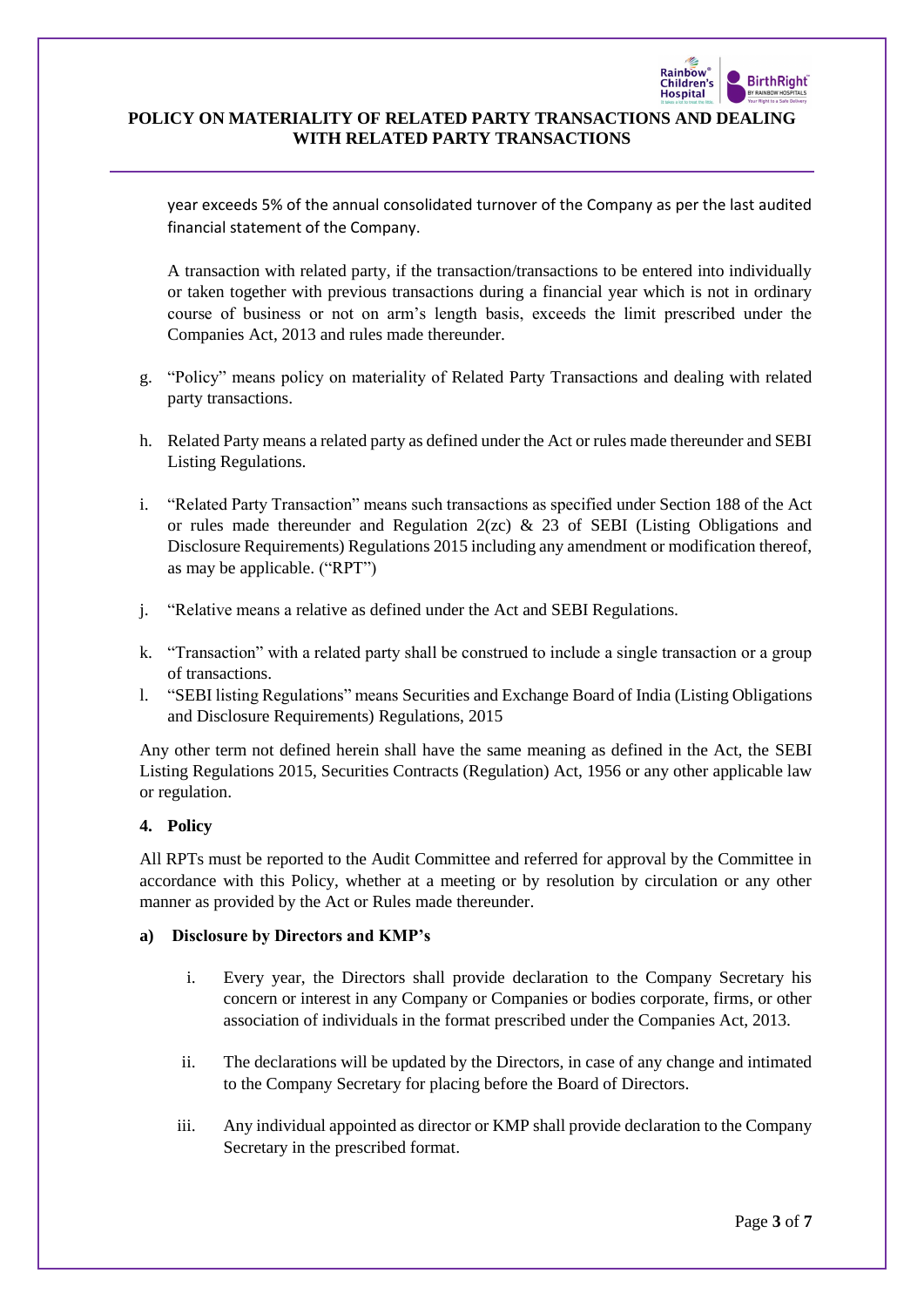

# **b) Identification of Potential RPTs**

Each director and Key Managerial Personnel is responsible for providing notice to the Company of any potential RPT, if not given already in the first Board Meeting of the financial year, involving him/her or his/ her relative, including any additional information about the transaction that the Board/Audit Committee may request, for being placed before the Audit Committee/ Board. The Board shall record the disclosure of Interest and the Audit Committee will determine whether the transaction does, in fact, constitute a RPT requiring compliance with this policy.

The Directors and KMPs will ensure that their notice of any potential RPT is delivered well in advance so that the Audit Committee has adequate time to obtain and review information about the proposed transaction.

Where any director is interested in any contract or arrangement with a related party, such director shall not be present at the meeting during discussions on the subject matter of the resolution relating to such contract or arrangement.

#### **c) Review and Approval of RPTs**

#### **i. Audit Committee**

All RPTs shall require prior approval of the Audit Committee. However, the Audit Committee may grant omnibus approval for RPTs proposed to be entered into by the Company subject to the following conditions:

- $\triangleright$  The Audit Committee shall lay down the criteria for granting the omnibus approval in line with the policy on RPTs of the Company and such approval shall be applicable in respect of transactions which are repetitive in nature.
- $\triangleright$  The Audit Committee shall satisfy itself the need for such omnibus approval and that such approval is in the interest of the Company;
- $\triangleright$  Such omnibus approval shall specify the following:
	- the name(s) of the related party
	- nature of transaction.
	- period of transaction,
	- maximum amount of transaction that can be entered into,
	- the indicative base price / current contracted price and the formula for variation in the price if any and;
	- such other conditions as the Audit Committee may deem fit;

Provided that where the need for RPT cannot be foreseen and aforesaid details are not available, Audit Committee may grant omnibus approval for such transactions subject to their value not exceeding Rs.1 crore per transaction.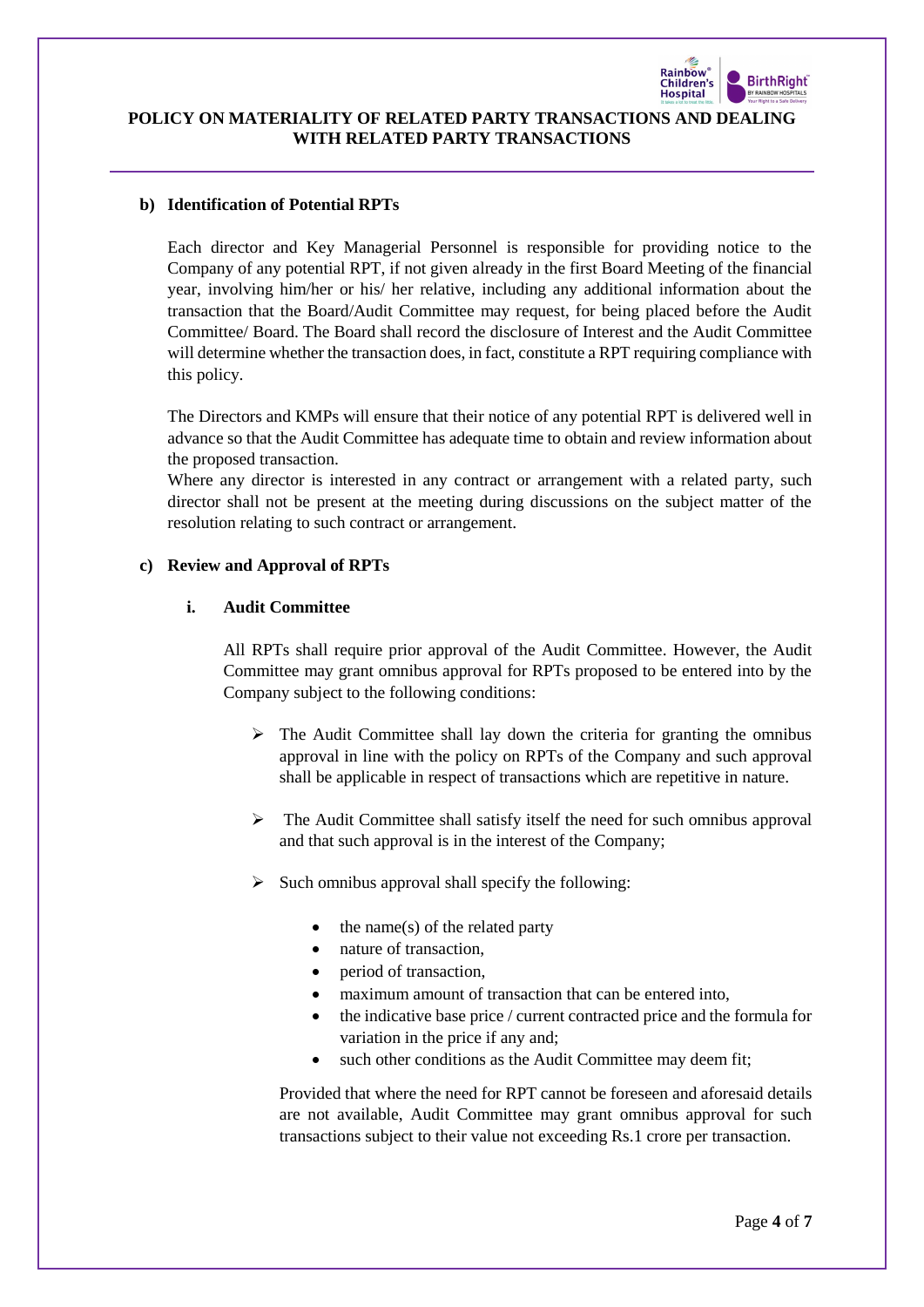

- $\triangleright$  Audit Committee shall review, at least on a quarterly basis, the details of RPTs entered into by the Company pursuant to each of the omnibus approval given.
- $\triangleright$  Such omnibus approvals shall be valid for a period not exceeding one financial year and shall require fresh approvals after the expiry of one financial year.
- ➢ Omnibus approval shall not be made for transactions in respect of selling or disposing of the undertaking of the Company.

In determining whether to approve a RPT, the Audit Committee will consider the following factors, among others, to the extent relevant to the RPT:

- Whether the terms of the RPT are fair and on arm's length basis to the Company.
- Whether there are any compelling business reasons for the Company to enter into the RPT and the nature of alternative transactions, if any;
- Whether the RPTs are entered in the past;
- Whether the nature of the proposed transaction is something that the Company would have ordinarily done in the course of its business;
- Whether the proposed transaction includes any potential reputational risk issues that may arise as a result of or in connection with the proposed transaction;
- Any other factor the Audit Committee deems relevant for reviewing and approving such RPT.

# **ii. Board of directors**

The Board shall consider and approve the RPT as required to be approved under the Act or rules made thereunder and/or SEBI Regulations and/or transactions referred to it by the Audit Committee.

#### **iii. Shareholders' Approval**

All the Material RPTs shall require approval of the shareholders (unless exempted pursuant to SEBI Regulations and Act). No related party shall vote to approve such resolution irrespective of whether the entity is a party to a particular transaction or not. The transactions which fall under Section 188 of the Act which are not in the ordinary course of business and / or not an Arms' length basis and which exceeds the threshold limits prescribed under the rules made thereunder, shall require approval of the shareholders. No related party shall vote to approve such resolution irrespective of whether the entity is a party to the particular transaction or not.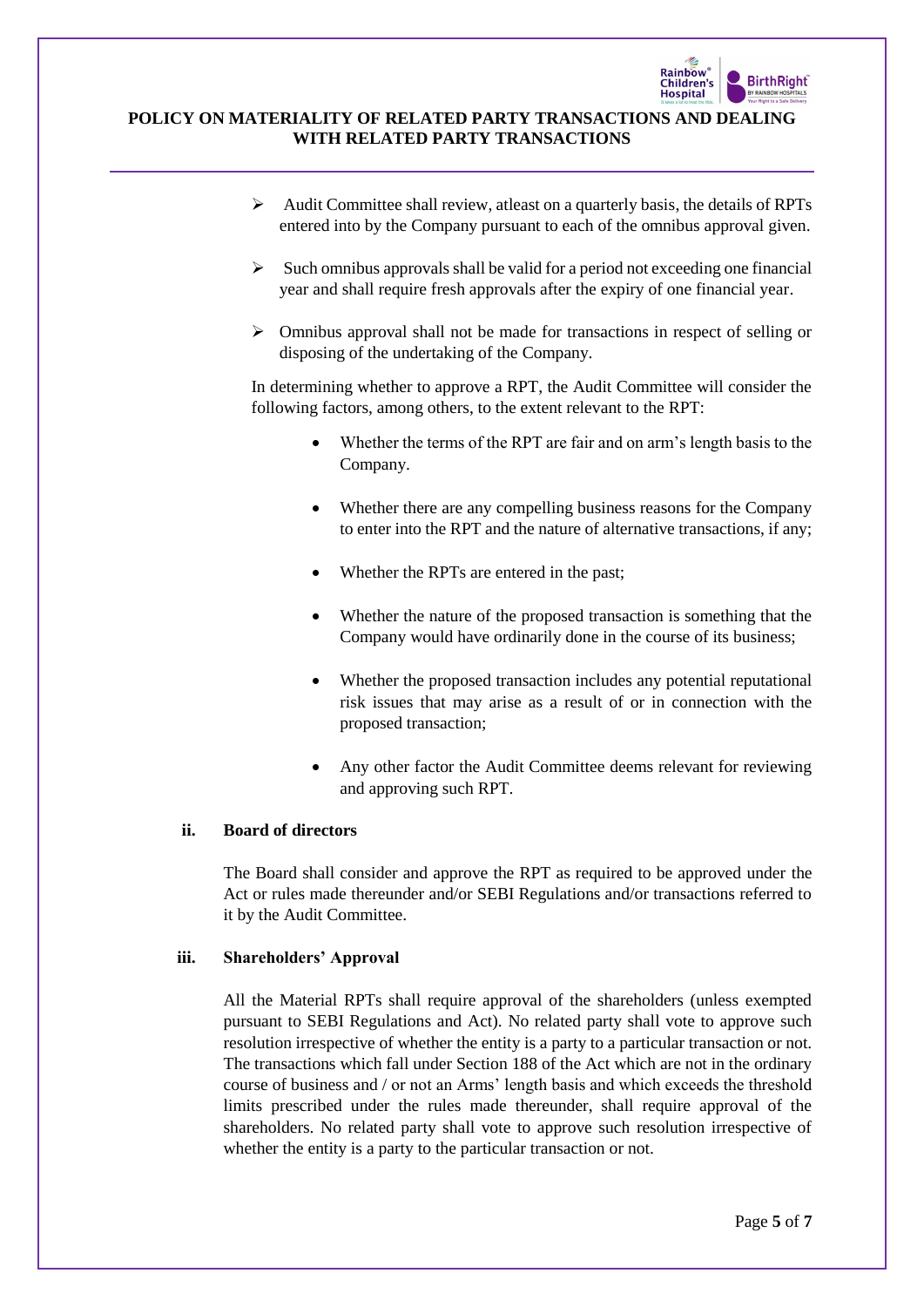

Provided that the requirement under this point shall not apply in respect of resolution plan approved under Section 31 of the Insolvency Code, subject to the event being disclosed to the recognized stock exchanges within one day of resolution plan being approved.

# **iv. Decision regarding transaction in the ordinary course of business and at arm/s length basis**

"Ordinary course of business" would include usual transactions, customs and practices undertaken by the Company to conduct its business operations and activities and all such activities which the Company can undertake as per Memorandum & Articles of **Association** 

The Audit Committee or the Board shall, in respect of the RPTs referred to them for approval and after considering the matter placed before them, shall judge if the transaction is the ordinary course of business and at arm's length basis. In case the Audit Committee is not able to arrive at such a decision, it may seek advice from any outside specialist(s) / professional(s) from the relevant field in helping them to arrive at a decision.

In case there is still no consensus amongst the Audit Committee Members, the matter then shall be referred to the Board, which shall decide if the transaction is the ordinary course of business and at arm's length basis.

# **5. RPTs not approved under this Policy**

In the event the Company becomes aware of a Transaction with a Related Party that has not been approved under this Policy prior to its consummation, the matter shall be reviewed by the Audit Committee. Audit Committee shall consider all of the relevant facts and circumstances regarding the RPT, and shall evaluate all options available to the Company, including ratification, revision or termination of the RPT. Audit Committee shall also examine the facts and circumstances pertaining to the failure of reporting such RPT to the Committee under this Policy and failure of the internal control systems, and shall take any such action it deems appropriate.

In any case, where the Audit Committee determines not to ratify a RPT that has been commenced without approval, the Audit Committee, as appropriate, may direct additional actions including, but not limited to, discontinuation of the transaction or seeking the approval of the shareholders, payment of compensation for the loss suffered by the Company etc. In connection with any review of a RPT, the Audit Committee has authority to modify or waive any procedural requirements of this Policy.

# **6. Review/Amendment(s)**

The Board of Directors may review or amend this policy, in whole or in part, from time to time, at least once in every three years, after taking into account the recommendations from the Audit Committee.